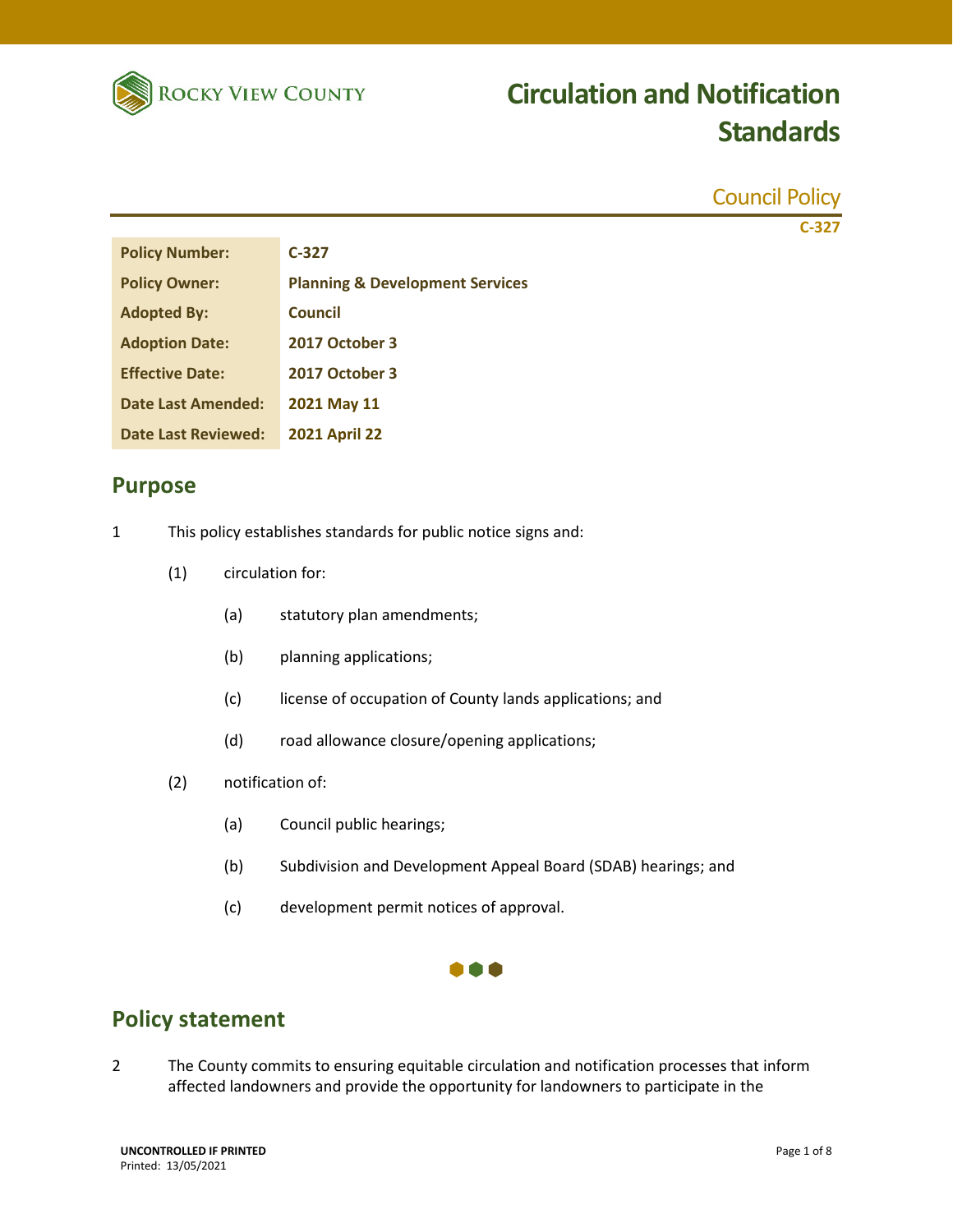

|                            | <b>Council Policy</b> |
|----------------------------|-----------------------|
|                            | C-327                 |
| development of the County. |                       |

3 The County commits to transparency and providing a high standard of customer service.



### **Policy**

#### Measurement

- 4 The radii of a circulation area or notification area are determined by Sections 21 through 24, inclusive.
- 5 The radii is taken from the property line of the subject lands.
- 6 All properties touched within the radius are included in the circulation area or notification area.
- 7 Where the radii reaches a property within a cul-de-sac, all properties in the cul-de-sac are included in the circulation area or notification area.
- 8 Notwithstanding any section of this policy; all parcels adjacent to the subject lands shall be included in the circulation or notification area.
- 9 The circulation and notification radii may be varied at the discretion of Council, Municipal Planning Commission, or SDAB.
- 10 All County circulations and notifications meet the requirements established by the *Municipal Government Act* (*MGA*) or other statutes and associated regulations.
- 11 Any applicable intermunicipal development plan and privacy legislation supersedes this policy.

#### Hearing notifications

- 12 All Council public hearing notices are available on the County's website, as per the *Public Notification Bylaw* C-7860-2019.
	- (1) Should the *Public Notification Bylaw* C-7860-2019 be rescinded then notification shall default back to Section 606 of the *MGA*.
- 13 Notification of a Council public hearing is mailed to the same area as the application circulation area.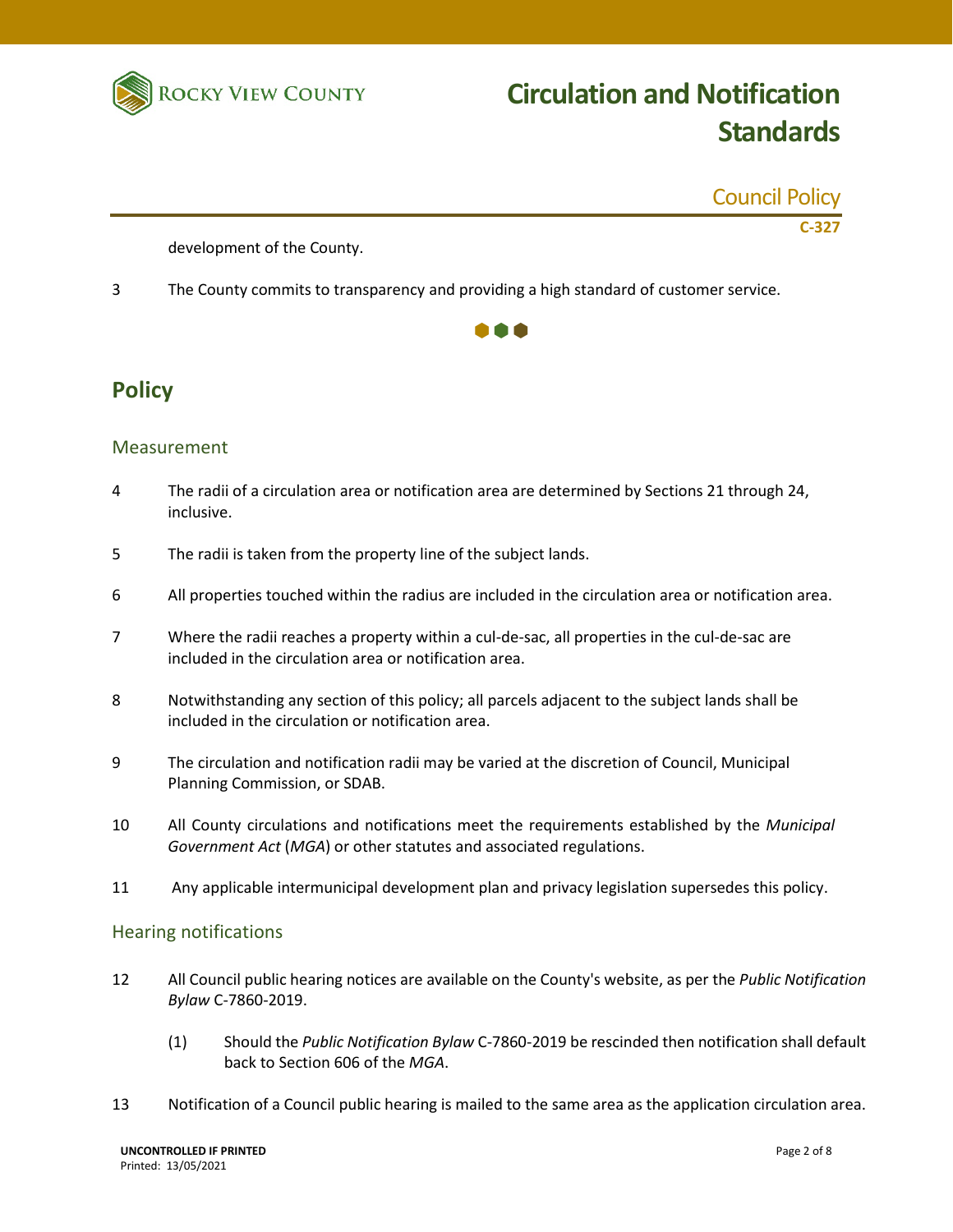

| <b>Council Policy</b> |         |
|-----------------------|---------|
|                       | $C-327$ |

- 14 Notification of a SDAB hearing on a development permit application is the same as the development permit notice of approval notification area.
- 15 Notification of a SDAB hearing on a subdivision application is the same as the subdivision application circulation area.

#### Public notice sign requirements

- 16 An applicant installs and maintains the display of a public notice sign for the following types of planning applications:
	- (1) to amend a statutory plan;
	- (2) to adopt or amend a local plan; and
	- (3) to amend the *Land Use Bylaw*, with the exception of redesignation to an Agricultural, General District as defined by the *Land Use Bylaw*.
- 17 At the beginning of the sign maintenance period, an applicant provides the County with:
	- (1) a statutory declaration stating that the public notice sign was placed on the subject lands in the format provided by the County and in accordance with this policy; and
	- (2) a photograph of the sign placed on the subject lands.
- 18 Where required by this policy, the public notice sign is maintained for the signage maintenance period:
	- (1) the signage maintenance period begins five business days after the planning application is sent to landowners in the identified circulation area; and
	- (2) if a public notice sign is damaged or vandalized during the signage maintenance period, the applicant is responsible for replacing and repairing the sign.
- 19 At the end of the signage maintenance period, the applicant provides the County with a statutory declaration stating that the public notice sign was maintained according to this policy.
- 20 Public notification signs must be:
	- (1) placed in a manner that keeps traffic and safety in mind;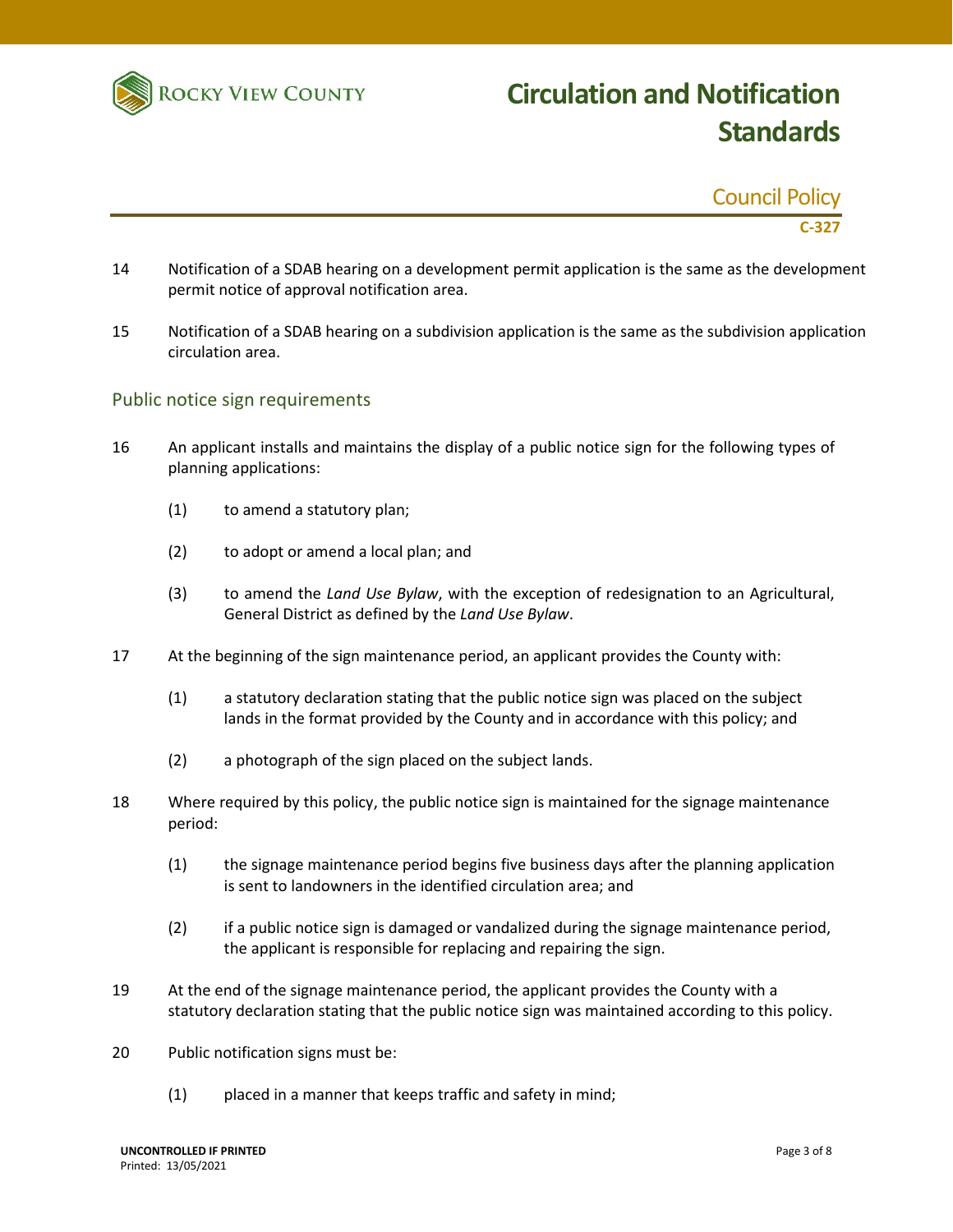

| <b>Council Policy</b> |  |  |
|-----------------------|--|--|
|                       |  |  |

**C-327**

- (2) placed on the subject lands, not within road right-of-ways;
- (3) placed on each road frontage if the subject lands have multiple road frontages;
- (4) positioned to be visible from each road frontage and located no further than 1.5m from the property line of the subject lands which is adjacent to the road frontage;
- (5) positioned a minimum of 0.5m above the ground level; and
- (6) a minimum of  $0.5m^2$  (5.38ft<sup>2</sup>) in size.

#### Circulation and notification radii

- 21 The radii for license of occupation or road allowance closure/opening application shall be 800m (½ mile).
- 22 The radii for statutory plan amendment or local plan application circulations shall be 1600m (1 mile).
- 23 The radii for redesignation application circulations shall be:
	- (1) 800m (1/2 mile) for applications within an Area Structure Plan;
		- (a) Notwithstanding 23 (1), the radii shall be a minimum 1600m (1 mile) for redesignation application circulations where natural resource extraction/processing, as defined by the Land Use Bylaw, is a listed use; and
	- (2) 1600m (1 mile) for applications outside of an Area Structure Plan.
- 24 The radii for subdivision application circulations shall be 800m (1/2 mile).
- 25 The notification radii for development permit notifications shall be the lesser of a two lot depth, being the parcels that are adjacent to the Subject Lands and the parcels adjacent to those properties, or 800m (1/2 mile).
	- (1) Notwithstanding 25, the radii shall be a minimum 400m (1/4 mile) for development permit notifications for the following uses, as defined by the *Land Use Bylaw*:
		- (a) billboards;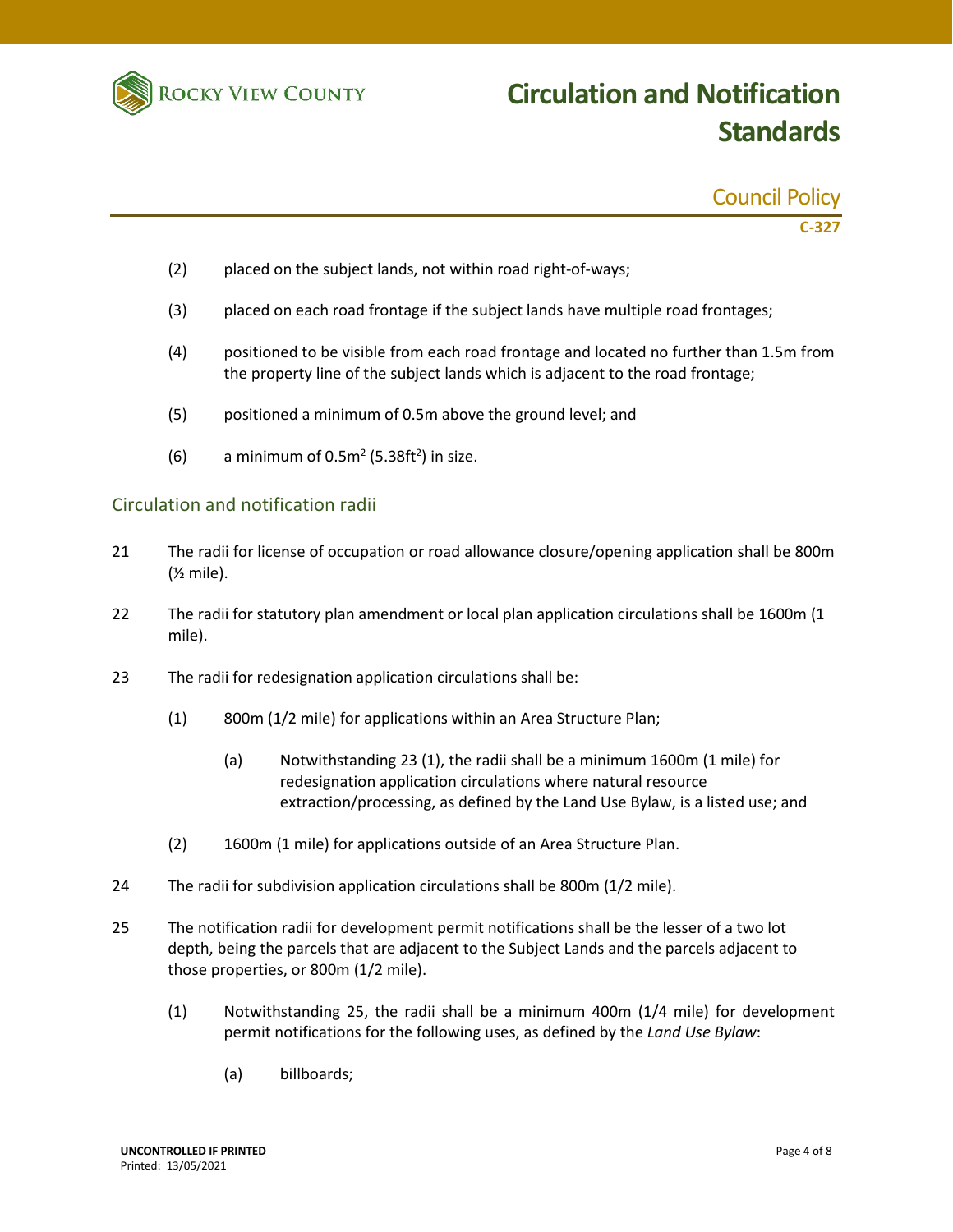

|     |                        | <b>Council Policy</b> |
|-----|------------------------|-----------------------|
| (b) | cannabis retail store; | $C-327$               |
| (c) | cannabis cultivation;  |                       |
| (d) | cannabis facility; and |                       |
| (e) | retail (restricted).   |                       |
|     |                        |                       |

(2) Notwithstanding 25 (1), the radii shall be a minimum 1600m (1 mile) for development permit notifications for natural resource extraction/processing, as defined by the Land Use Bylaw.

#### Additional circulation and notification requirements

26 In instances where a circulation or notification area includes landowners in an adjacent municipality, Administration attempts to procure the addresses for the affected landowners to mail to them a circulation package or notice of approval.



| References                            |                                                                                                                                                                                                                                                                             |  |  |  |
|---------------------------------------|-----------------------------------------------------------------------------------------------------------------------------------------------------------------------------------------------------------------------------------------------------------------------------|--|--|--|
| <b>Legal Authorities</b>              | <b>Municipal Government Act, RSA 2000 M-26</b>                                                                                                                                                                                                                              |  |  |  |
| Related Plans, Bylaws, Policies, etc. | County Land Use Bylaw C-8000-2020<br>County Public Notification Bylaw 7860-2019<br>County Policy 314 License of Occupation for County Lands<br>County Policy 443 Road Allowance Closure and Disposal<br>٠<br><b>County Policy A-308 Commercial Communication Facilities</b> |  |  |  |
| <b>Related Procedures</b>             | County Procedure 303 Notification of Landowners and<br><b>Developers</b><br>County Procedure 306 Referral and Notification<br>County Procedure 314 License of Occupation for County<br>Lands<br>County Procedure 443 Road Allowance Closure and Disposal                    |  |  |  |
| Other                                 | N/A                                                                                                                                                                                                                                                                         |  |  |  |

### **Ref**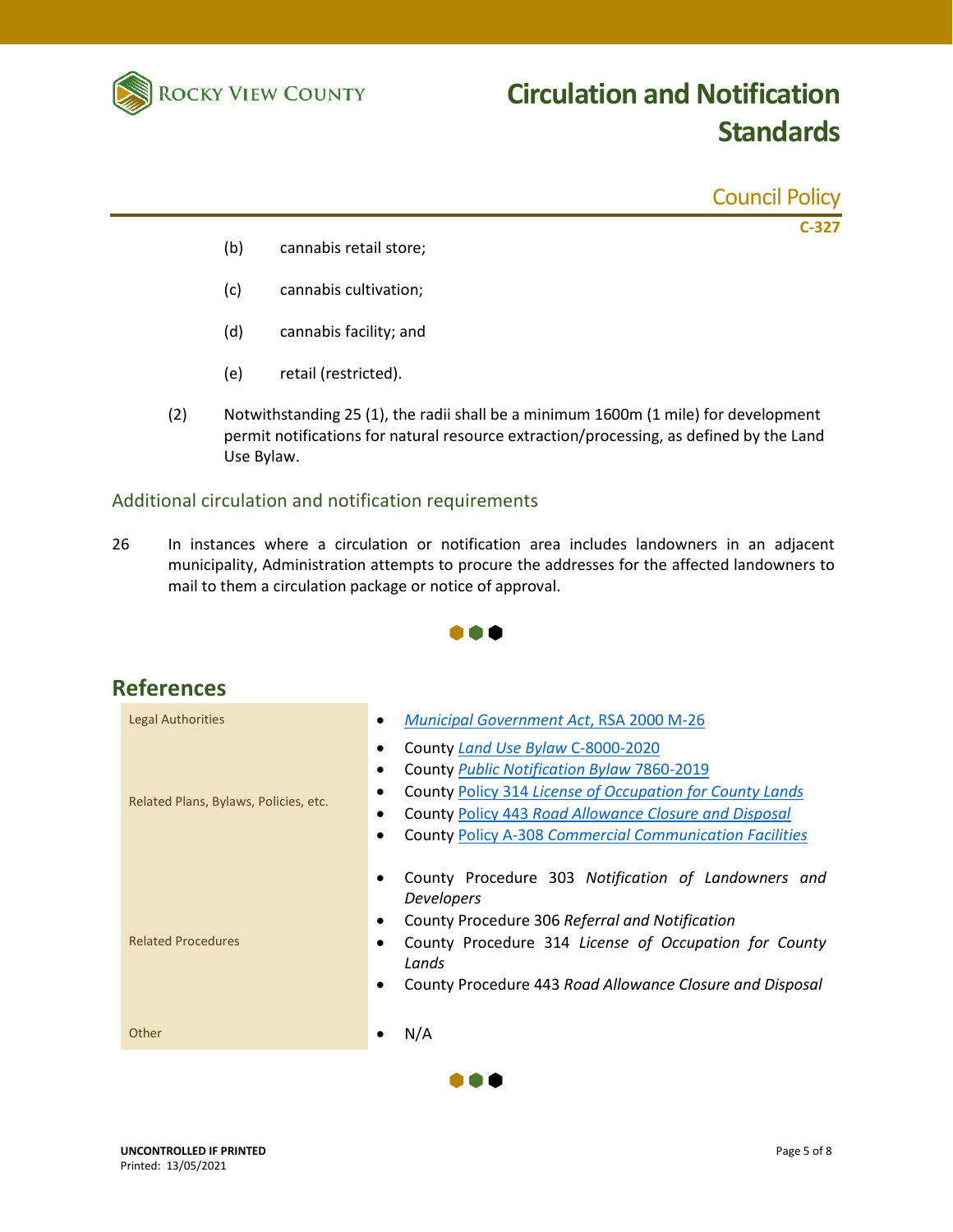

### Council Policy

**C-327**

### **Policy history**

| Amendment Date(s) – Amendment |  |
|-------------------------------|--|
| <b>Description</b>            |  |

• 2021 May 11 – Major amendments by Council including applying current policy format and writing standards. Consistency of notification areas introduced through uniform measurement distances while allowing for variable distances for specific types of development permit applications.

Review Date(s) – Review Outcome Description

• 2021 April 22 – Recommend amendments to simplify and clarify which properties are notified based on the type of application or hearing.

### **Definitions**

- 27 In this policy:
	- (1) "adjacent" means land that is contiguous to the subject parcels and includes any other land identified in a *Land Use Bylaw* as adjacent land for the purpose of notification under the *MGA;*

 $\bullet \bullet \bullet$ 

- (2) "Administration" means the general operations of Rocky View County, including all employees and volunteers;
- (3) "applicant" means the registered owner of the land or their representative or agent certified as such;
- (4) "Area Structure Plan" means a document that is approved by Council as bylaw that provides a planning framework that guides future development of a specific area;
- (5) "billboard" has the same meaning as in the *Land Use Bylaw*;
- (6) "cannabis cultivation, cannabis processing or cannabis retail store" has the same meaning as in the *Land Use Bylaw*;
- (7) "circulation" means the referral period at the beginning of an application process where planning applications, development permit applications, license of occupation for county lands applications, and road allowance closure/opening applications are sent to landowners with the intent to receive resident and/or landowner comments/submissions on the application;
- (8) "circulation area" means the prescribed area that receives a circulation package;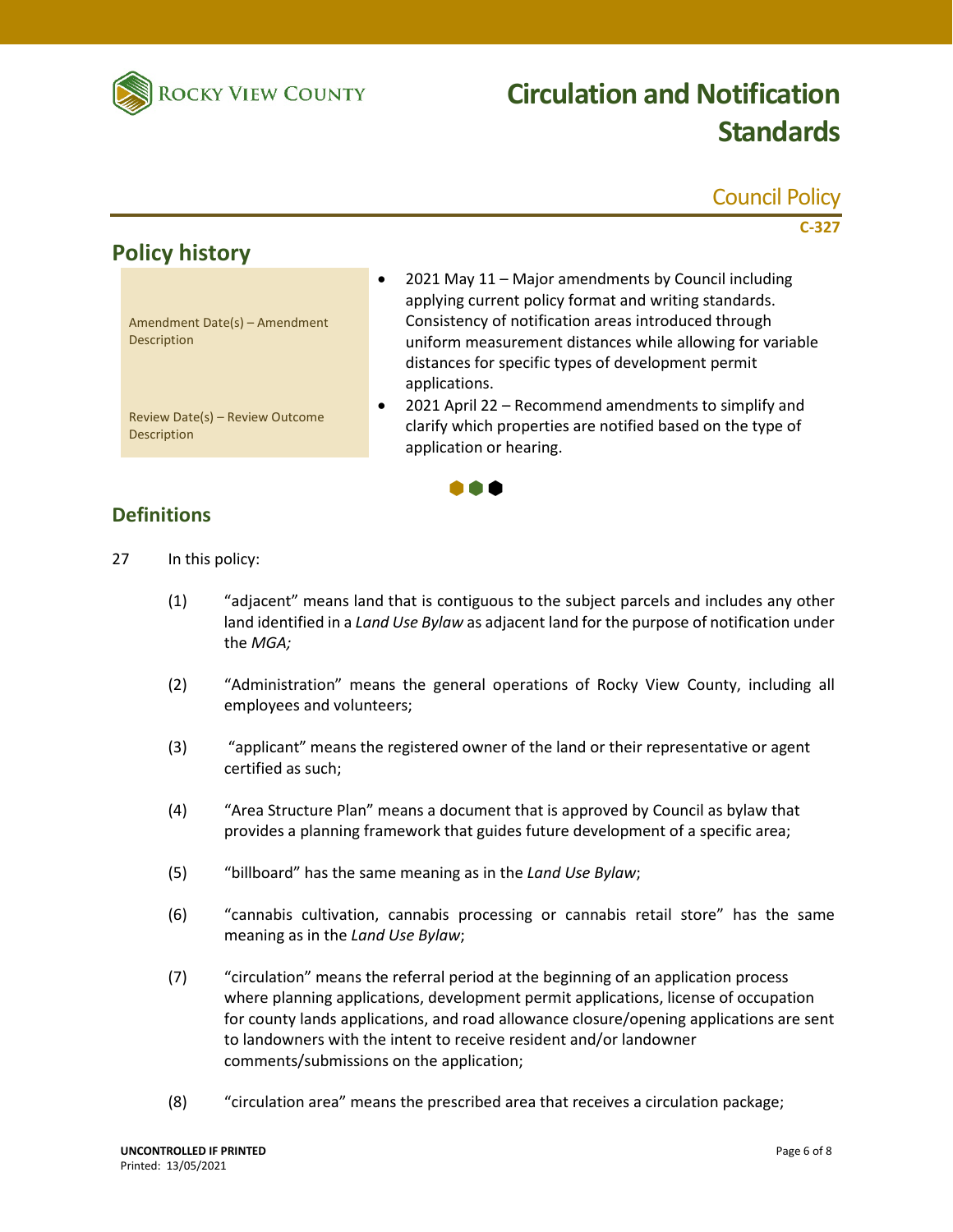

### Council Policy

**C-327**

- (9) "circulation package" means written notice and appropriate maps (i.e. location map);
- (10) "Council" means the duly elected Council of Rocky View County;
- (11) "County" means Rocky View County;
- (12) "County lands" means any and all land to which Rocky View County holds title;
- (13) "cul-de-sac" means a dead-end road that is less than 400m in length;
- (14) "development permit application" means an application that is submitted for a development permit to the development authority;
- (15) "*Land Use Bylaw*" means Rocky View County Bylaw C-8000-2020, as amended or replaced from time to time;
- (16) "license of occupation" means a legal agreement authorizing the use/occupation of Crown lands managed by the County for a specific period of time with terms and conditions related to the use/occupation;
- (17) "listed use" means a use listed within a Land Use District or a Direct Control District;
- (18) "local plan" means a conceptual scheme as defined in the *MGA* or a master site development plan as defined in the County Plan;
- (19) "*MGA*" means the *Municipal Government Act*, RSA 2000, c M-26, as amended or replaced from time to time;
- (20) "Municipal Planning Commission" means the Municipal Planning Commission of Rocky View County*;*
- (21) "natural resource extraction/processing" has the same meaning as defined in the *Land Use Bylaw*;
- (22) "notice of approval" means a notice that is published to the County website, or mailed to residents and owners providing notice of an approved development permit subject to the statutory appeal period;
- (23) "notification" means a notice that is published in a newspaper, to the County website, mailed, or delivered to residents and landowners providing notice of a bylaw, resolution, meeting, public hearing, appeal hearing, or other thing;